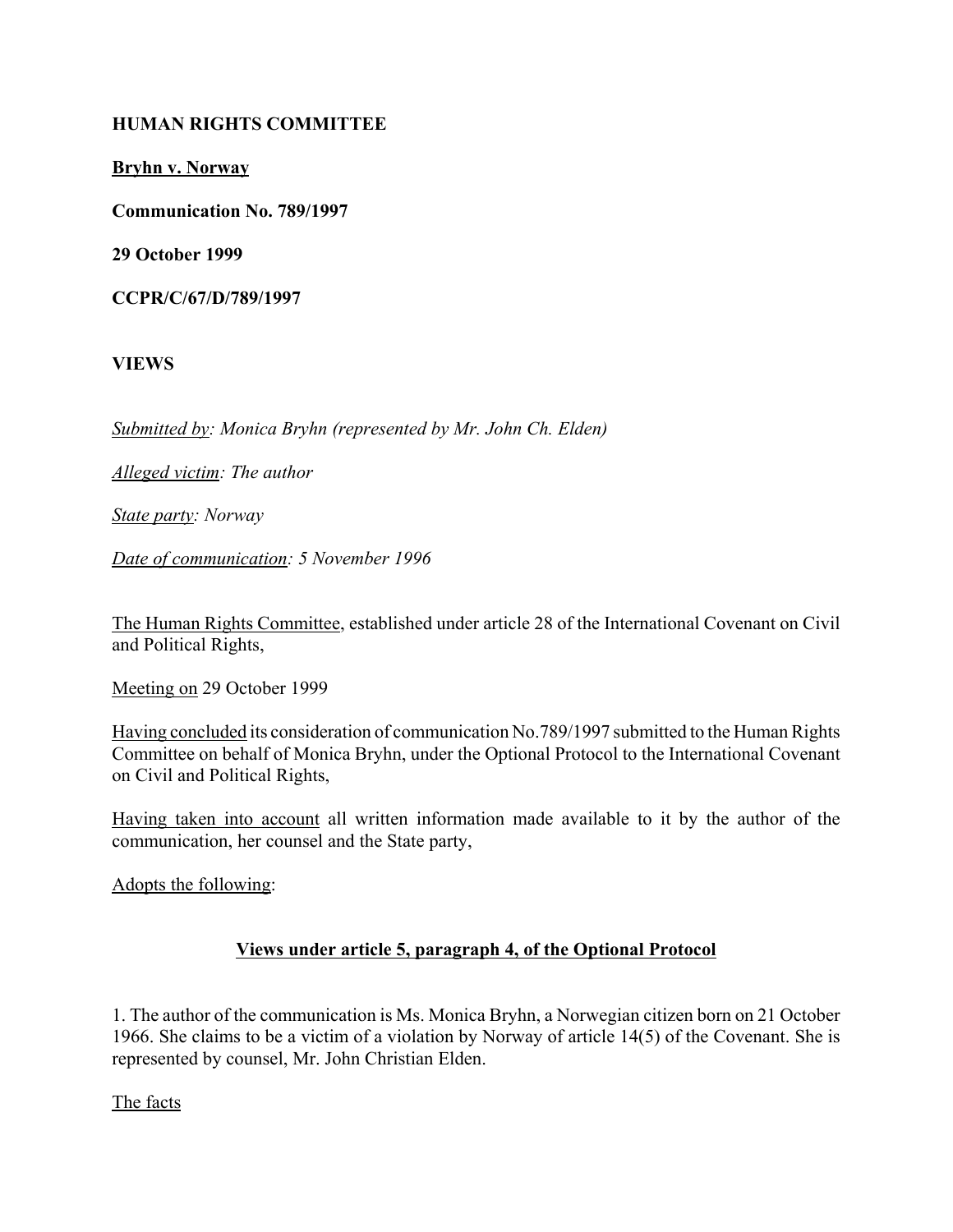2.1 On 3 February 1993, the author was convicted for import and sale of drugs on a commercial basis; she was sentenced to four years' imprisonment. On 16 June 1995, she was released on probation, the remaining 1 year and 132 days of her sentence being suspended.

2.2 On 13 December 1995, while still on probation, the author was again arrested and charged with possession of heroin and other narcotics, the amounts being consistent with personal use. On 21 December 1995, she pleaded guilty to these offences at the Drammen Magistrate's Court and was accordingly convicted. The Court, exercising discretionary powers, then passed a joint sentence combining the remaining time of the previous sentence and the imprisonment for the new offence, thus sentencing her to a term of imprisonment of one year and six months. As required by law, the Court set out in its judgement the aggravating and mitigating circumstances and recommended transfer from prison to a centre for treatment of her addiction.

2.3 The author appealed the sentence to the Borgarting Court of Appeal. With respect to cases concerning a maximum sentence of less than 6 years, the Criminal Procedure Act provides that the Court of Appeal may disallow the appeal if the court unanimously considers it obvious that the appeal will not succeed. On 26 January 1996, the three-judge Court unanimously decided that the appeal had no possibility of leading to a lesser sentence and summarily dismissed the appeal without a full hearing. The author requested the Court to reconsider its decision, invoking article 14(5) of the Covenant. On 26 March 1996, a differently constituted Court of Appeal decided by majority not to change the previous decision; part of the appellant's case concerned an alleged inconsistency between the Norwegian Criminal Procedure Act and article 14(5) of the Covenant. This second decision was in turn appealed to the Appeals Committee of the Supreme Court, which on 6 May 1996 held that none of the three points of law put forward on the author's behalf (including a breach of article 14(5) of the Covenant) was sustainable.

2.4 With this, all domestic remedies are said to be exhausted.

# The complaint

3. In his communication, the author's counsel simply recites the above sequence of events and claims that it constitutes a breach of article 14(5). However, he also sends copies of his presentations to the Court of Appeal and to the Supreme Court. In the Court of Appeal, he argued that, in order to comply with article 14(5), domestic law must provide for a retrial both to establish the guilt of the accused as well as to determine the harshness of the sentence. He referred to the travaux prééparatoires on the Criminal Procedure Act and suggested that a system requiring leave to appeal constituted a breach of article 14(5). In the Supreme Court he argued that an appeal as to the severity of the sentence should be admitted regardless of the maximum penalty when the actual sentence is as high as one year and six months.

### State party's observations and counsel's comments

4.1 In its comments, the State party does not raise any objections to the admissibility of the communication and addresses the merits of the communication. It explains that its appeal system was changed in 1995, and that the present system provides for a wider range of appeal possibilities than the old one. Under the old system, cases concerning charges punishable by imprisonment of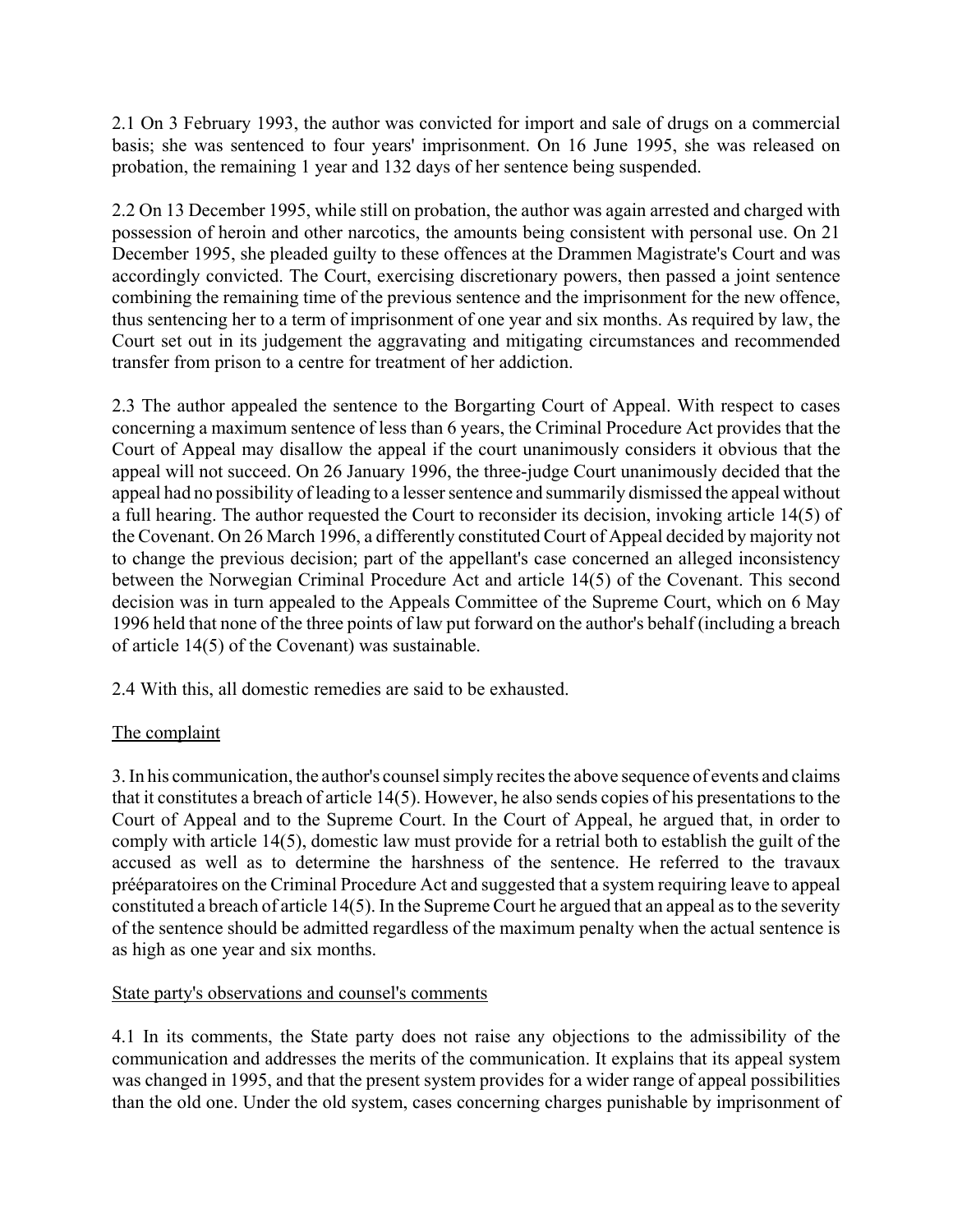more than six years, were tried by the Court of Appeal as a first instance court, and no appeal was possible in respect of the assessment of evidence in relation to the question of guilt. Under the new system, all cases are tried by first instance courts, and all convicted persons have a right to appeal to the Court of Appeal. Following the new Criminal Procedure Act, Norway partially withdrew its reservation to article 14, paragraph 5, of the Covenant.<sup>1</sup>

4.2 The State party explains that the grounds on which an appeal may be lodged are unlimited and can concern any defect in the judgement or procedure. For reasons of procedural economy, a screening system was introduced, in order to avoid overburdening of the Court of Appeal. According to section 321 second paragraph, of the Criminal Procedure Act, the Court of Appeal (composed of three judges) may refuse to allow an appeal to proceed if the court unanimously considers it obvious that the appeal will not succeed. Thus, the Court of Appeal must in fact review the case in order to assess whether the appeal should be allowed to proceed. Appeals concerning crimes punishable by law with imprisonment of more than six years are always allowed to proceed. As a rule, appeals concerning an issue of evidence should also be admitted to a full hearing. According to section 324 the Court of Appeal takes its decision without oral hearings. The parties, however, are allowed to express their views in writing. Thus, the documents of the case, including the judgement of the Court of first instance, together with the arguments made in the submissions from the parties, constitute the basis of the assessment by the Court of Appeal.

4.3 In the instant case, the sole ground of appeal advanced by the author was the harshness of the sentence. She did not raise any questions relating to the assessment of evidence. Her main argument was that the Court should not have passed a joint sentence with the previous judgement. The review, therefore was mainly a question of the application of the penal Code and the case law of the Supreme Court. The relevant information could be found in the documents produced in relation to the hearing of the case in the Court of first instance.

4.4 The State party considers that the review so performed by the Court of Appeal does constitute a review within the meaning of article 14, paragraph 5. When amending the previous legislation and setting up the new system, the drafting committee and independent experts looked into the question of compatibility with article 14 (5) and concluded that the system was in compliance with the Covenant. The State party points out that the words 'according to law' in paragraph 5 of article 14 govern the modalities by which the review by a higher tribunal is to be carried out, as stated by the Committee in its Views in case No. 64/1997 (Salgar de Montejo v. Colombia).<sup>2</sup> Article 14(5) therefore covers a wide range of second instance supervision, having in common the essential requirement that the case be reviewed. In this regard, the State party argues that States must enjoy a certain margin with regard to the implementation of the right to review. Many States have enacted in one form or another a system of leave to appeal. According to the State party, even if second instance proceedings are limited to so-called 'leave to appeal proceedings', they must be considered review within the meaning of article 14(5).

4.5 The State party adds that an unlimited right to appeal could easily be subject to abuse and result in the courts being burdened with unreasonable cases. An unlimited right to appeal would unnecessarily lead to a heavier workload of the courts and might result in delays in breach of article 14(3)(c). The State party emphasizes that the Court of Appeal also at the preliminary stage conducts an assessment of the merits of the appeal.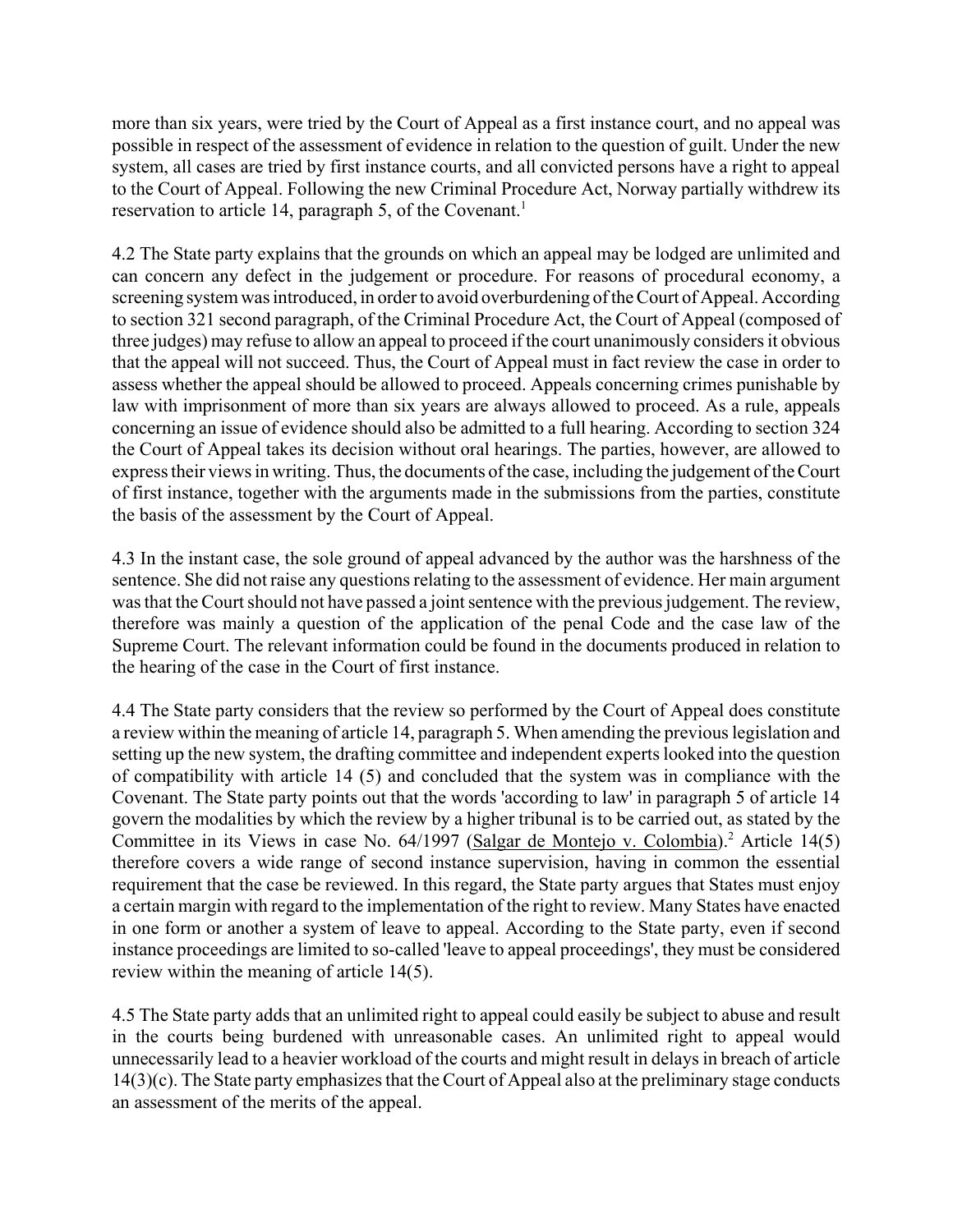4.6 The State party is further of the opinion that when deciding whether a system is in compliance with article 14(5), account must be taken of the entirety of the proceedings in the national legal system and the role and function of the appellate court therein. Provided that there has been an oral and public hearing at first instance, the absence of public and oral hearings during the appeal proceedings should be held to be justifiable, provided that the parties are given an opportunity to express their views in written form. In this context, the State party observes that the principle of 'equality of arms' is observed.

4.7 The State party also refers to a decision by the European Commission of Human Rights of 26 October 1995, relating to the previous appeal system but raising similar issues as in the present case. The Commission considered that limitations in the form of regulation by the State should pursue a legitimate aim and not impair disproportionately the essence of the right to review. The Commission rejected as manifestly ill-founded the allegation that Norway's system infringed the right to review.

5. In her comments on the State party's submission, the author contests the State party's affirmation that the summary review by the Court of Appeal in her case constituted a review within the meaning of article 14(5). According to the author, the denial of a full rehearing indicates that the court did not consider the merits of her case. She has therefore not enjoyed a genuine review of her case by a higher tribunal, as prescribed by article  $14(5)$ .<sup>3</sup>

### Issues and proceedings before the Committee

6.1 Before considering any claim contained in a communication, the Human Rights Committee must, in accordance with rule 87 of its rules of procedure, decide whether or not it is admissible under the Optional Protocol to the Covenant.

6.2 The Committee notes that the State party has not challenged the admissibility of the communication. The Committee is not aware of any obstacle to the admissibility of the communication. Accordingly, it finds the communication admissible and proceeds without delay to a consideration of its merits.

7.1 The Human Rights Committee has considered the present communication in the light of all the written information made available to it by the parties, as provided in article 5, paragraph 1, of the Optional Protocol.

7.2 The Committee notes that the author of the present case appealed the judgement of first instance only in respect of the sentence imposed. The Court of Appeal, sitting with three judges, in accordance with section 321 of the Criminal Procedure Act, reviewed the material that had been before the court of first instance, the judgement and the arguments advanced on behalf of the author as to the inappropriateness of the sentence, and concluded that the appeal had no possibility of leading to a reduced sentence. Moreover, the Court of Appeal again reviewed the elements of the case when reconsidering its earlier decision, and this second decision was subject to appeal to the Appeals Committee of the Supreme Court. Although the Committee is not bound by the consideration of the Norwegian parliament, and sustained by the Supreme Court, that the Norwegian Criminal Procedure Act is consistent with article 14(5) of the Covenant, the Committee considers that in the circumstances of the instant case, notwithstanding the absence of an oral hearing, the